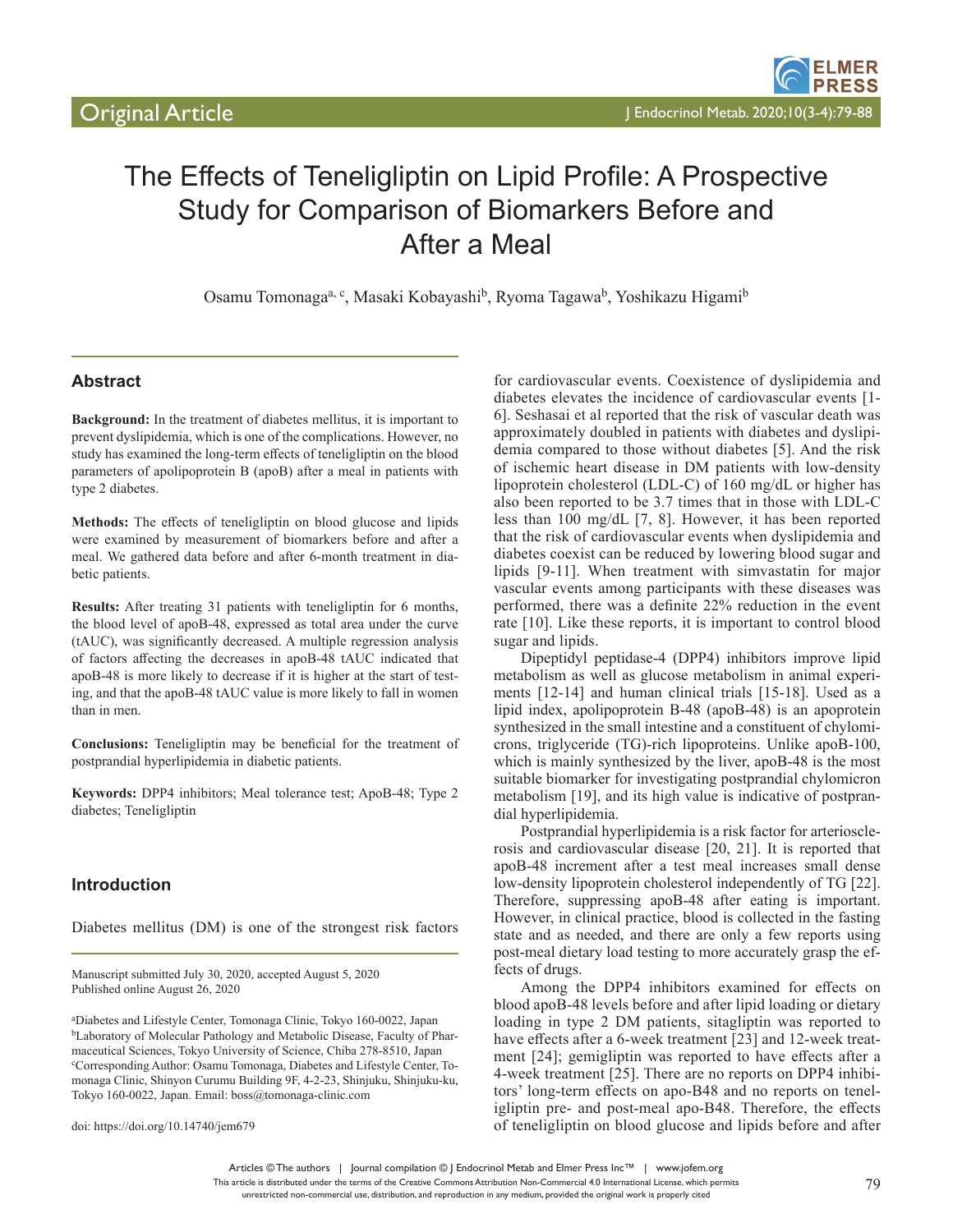a meal were examined before treatment and after a 6-month treatment.

## **Materials and Methods**

## **Study design**

This study is an open-label prospective trial conducted in a diabetes-specific clinic in Japan. The present study was carried out in accordance with the study protocol, the Helsinki Declaration of 1964 and later versions and "Ethical Guidelines for Clinical Studies" by the Health, Labor and Welfare Ministry. Before participating in the study, written information was provided to all patients, each of whom provided written consent. The ethics committee at the Diabetes and Lifestyle Center, Tomonaga Clinic approved the study.

## **Study participants**

Participants met all of the following inclusion criteria and none of the following exclusion criteria. Inclusion criteria were: 1) Type 2 diabetes with hemoglobin A1c (HbA1c)  $\ge$ 6.5%; 2) Twenty years of age; 3) No history of changing antidiabetic drugs or antihyperlipidemic agents for 6 months; and 4) Blood glucose levels were poorly controlled by only diet/exercise therapy or diet/exercise and treatment with antidiabetic drugs. Exclusion criteria were: 1) Past history of hypersensitivity to DPP4 inhibitors; 2) Severe ketosis, diabetic coma, precoma, or type 1 diabetes; 3) Severe infection or perioperative severe injury; 4) Pregnancy or having childbearing potential; 5) Severe renal dysfunction, dialysis, or end-stage renal disease (ESRD); 6) Hepatic dysfunction; and 7) Inappropriateness for study participation as determined by physicians.

## **Methods**

In the target patients, treatment with teneligliptin started and biomarkers were measured pre- and post-meal. It was conducted immediately before the first administration and on the day after the 6-month treatment. The meal had 536 kcal; protein, 25.6 g; lipids, 13.6 g; carbohydrates, 75.4 g; and salt content, 3.0 g. There were meat and potatoes (Nikujaga), boiled hijiki seaweed and soybeans, boiled mainspring and 150 g of white rice. During the test, blood glucose levels and insulin levels were measured at 0, 60, and 120 min; and levels of apoB-48, total cholesterol (TC), LDL-C, low-density lipoprotein-free cholesterol (LDL-FC), high-density lipoprotein cholesterol (HDL-C), and TGs were measured at 0 and 120 min. In addition, HbA1c, body weight, and body mass index (BMI) were measured once every month for 6 months. Blood glucose was measured by the glucose oxidase method (amperometric determination of hydrogen peroxide). TC, LCL-C, LDL-FC and TG were measured by the enzymatic method. ApoB-48 was measured using a Human ApoB-48 ELISA kit (FUJIFILM Wako

Shibayagi Co., Gunma, Japan) according to manufacturer's instructions.

## **Evaluation**

Total area under the curve (tAUC) was the total area above zero, and the incremental area under the curve (iAUC) was positive area above the baseline. The primary endpoint was the change in tAUC of apoB-48 6 months after the start of teneligliptin administration. Secondary endpoints included: 1) Change in blood glucose, insulin, TC, LDL-C, LDL-FC, HDL-C, and TG measured by tAUC and iAUC 6 months after starting teneligliptin; 2) Change in apoB-48 iAUC 6 months after starting teneligliptin; 3) Change in apoB-48, TC, LDL-C, LDL-FC, HDL-C, and TG measured by fasting and 2 h after a meal 6 months after starting teneligliptin; 4) Change in blood glucose and insulin measured by fasting, 1 h and 2 h after a meal 6 months after starting teneligliptin; and 5) HbA1c, body weight, BMI, homeostasis model assessment of insulin resistance (HOMA-R), and homeostasis model assessment of β-cell (HOMA-β) 6 months after the start of teneligliptin. When calculating HOMA-R and HOMA-β, blood glucose levels of 216 mg/dL and higher were excluded to ensure accuracy [26]. In addition, we did exploratory analysis as follows: the factors affecting the reduction effect of apoB-48; the changes in TG tAUC and apoB-48 tAUC by dividing the group into those with high baseline TG tAUC and those with low baseline TG tAUC; the changes in TG tAUC and apoB-48 tAUC in cases with fasting TG of 150 mg/dL or higher; the changes in HDL-C tAUC by dividing the group into those with high baseline HDL-C tAUC and those with low baseline HDL-C tAUC.

## **Statistical analysis**

The data were analyzed using R version 3.5.2 (R Foundation for Statistical Computing, Vienna, Austria (https://www.Rproject.org/)). With regard to the efficacy, a paired *t*-test or Wilcoxon signed-rank test was used to evaluate the changes in various parameters from baseline at each follow-up point. Comparisons did not take multiplicity into account. The Wilcoxon rank-sum test was used to evaluate the difference between the two groups. For analysis of factors that affect the reduction effect of apoB-48, multiple regression analysis was performed using the amount of change in apoB-48 tAUC as the objective variable, and age, sex, duration of disease, concurrent use of statins, apoB-48 tAUC at the start, HbA1c at the start, BMI at the start, fasting blood glucose at the start, fasting insulin at the start, and LDL-C at the start as explanatory variables. In the multiple regression analysis, in addition to cases in which all explanatory variables were adopted, a multiple regression analysis was also performed by the stepwise method using the Akaike information criterion as a sensitivity analysis. Significance was set to a two-sided P value  $\leq 0.05$ . The results were shown as the number of cases  $(\%)$  for the nominal scale and expressed as mean  $\pm$  standard deviation (SD) or median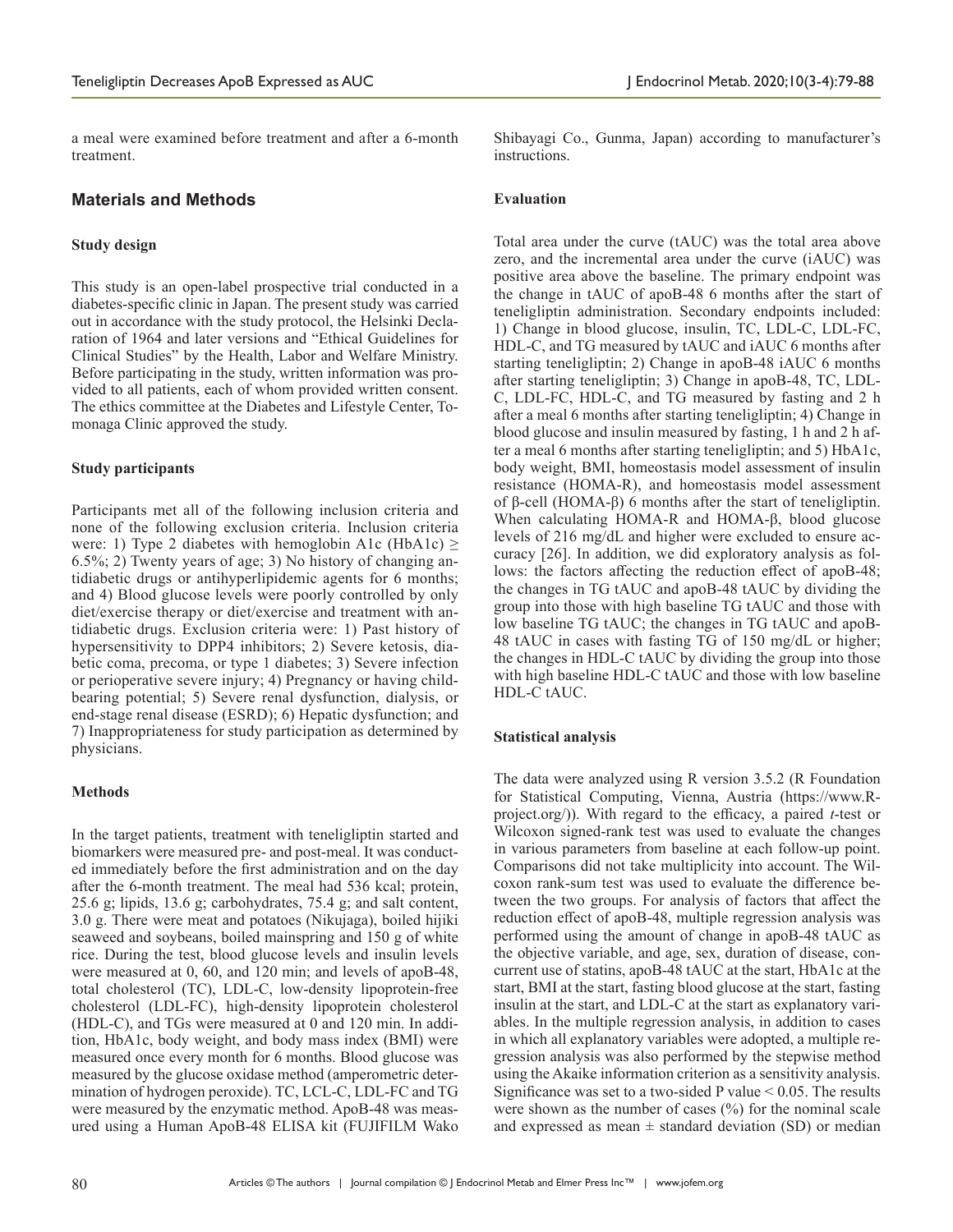|  |  |  | Table 1. Participants' Demographic and Other Background Information |  |
|--|--|--|---------------------------------------------------------------------|--|
|--|--|--|---------------------------------------------------------------------|--|

| N                                  | 31                                     |  |  |  |
|------------------------------------|----------------------------------------|--|--|--|
| Age (years)                        | $55.2 \pm 7.0$                         |  |  |  |
| Gender                             | Male/female: 27 (87.1%)/4 (12.9%)      |  |  |  |
| Height (cm)                        | $167.9 \pm 6.6$                        |  |  |  |
| Weight (kg)                        | $72.3 \pm 11.9$                        |  |  |  |
| BMI $(kg/m2)$                      | $25.5 \pm 3.2$                         |  |  |  |
| Duration of disease (years)        | $7.3 \pm 4.1$                          |  |  |  |
| HbA1c $(\%)$                       | $8.26 \pm 1.25$                        |  |  |  |
| Diabetic retinopathy               |                                        |  |  |  |
| Diabetic retinopathy               | $4(12.9\%)$                            |  |  |  |
| Simple retinopathy                 | $2(6.5\%)$                             |  |  |  |
| Advanced proliferative retinopathy | $2(6.5\%)$                             |  |  |  |
| Renal stage                        | $1/2/3$ : 27 (87.1%)/3 (9.7%)/1 (3.2%) |  |  |  |
| Antidiabetic agent                 |                                        |  |  |  |
| Sulfonylurea                       | $0(0\%)$                               |  |  |  |
| Biguanide                          | 7(22.6%)                               |  |  |  |
| Thiazolidine                       | $0(0\%)$                               |  |  |  |
| $\alpha$ -glucosidase inhibitors   | $2(6.5\%)$                             |  |  |  |
| SGLT-2-inhibitors                  | $0(0\%)$                               |  |  |  |
| GLP-1-agonist                      | $0(0\%)$                               |  |  |  |
| Insulin                            | $0(0\%)$                               |  |  |  |
| Antidyslipidemic drug              |                                        |  |  |  |
| Statin                             | 12(38.7%)                              |  |  |  |
| Ezetimibe                          | $1(3.2\%)$                             |  |  |  |
| Fibrate                            | $0(0\%)$                               |  |  |  |
| Eicosapentaenoic acid              | $0(0\%)$                               |  |  |  |

Data are presented as number (%) or mean ± SD. HbA1c: hemoglobin A1c; SGLT-2: sodium-glucose linked transporter-2; GLP-1: glucagon-like peptide-1; BMI: body mass index; SD: standard deviation.

(first quartile, third quartile) for continuous variables.

# **Results**

All of the 31 patients registered were followed up with after the 6-month treatment. Table 1 lists demographic and other background information. Patients were  $55.2 \pm 7.0$  years and men in 87.1% of cases. They had diabetes for  $7.3 \pm 4.1$  years, with HbA1c of 8.26±1.25%. Statin was concurrently used in 38.7% of cases. Changes in medication during the 6-month treatment included discontinuation of antidiabetic metformin in one case, and discontinuation of antihyperlipidemic ezetimibe in one case.

ApoB-48 tAUC (µgh/mL) was significantly decreased from 26.4 (17.1, 49.2) before administration to 22.9 (16.5,  $35.0$ ) (P = 0.041) after 6-month teneligliptin treatment (Fig. 1). The pre-meal value of apoB-48 showed a significant decrease as well. The post-meal value also tended to decrease. ApoB-48 iAUC (µgh/mL) was 5.0 (2.4, 10.0) before administration of teneligliptin and 6.3 (2.7, 8.9) 6 months after administration,

showing no significant difference before and after administration of teneligliptin ( $P = 0.854$ ).

Table 2 shows the results of biomarkers before and after a meal. The absolute values of iAUC in TC, HDL-C, and LDL-C were significantly decreased 6 months after administration of teneligliptin. As for HDL-C, a significant decrease was observed before a meal and in tAUC and 6 months after the first administration of teneligliptin, but no significant change was observed after 120 min. In LDL-FC and TG, no significant changes were observed before and after 6-month treatment with teneligliptin.

TG tAUC (mg·h/dL) with the high-baseline TG tAUC group was changed from 331 (371.5, 305) to 404 (480, 264), and their change was 22 (166, -77) ( $P = 0.454$ ). Their apoB-48 tAUC was changed from 47.4 (60.1, 26.7) to 34.9 (42.7, 23), and their change was -7.3 (2.4, 33.2) ( $P = 0.073$ ). TG tAUC with the lowbaseline TG tAUC group was changed from 186.5 (199.3, 160) to 192.5 (226.3, 148.8), and its change was 19 (42.5, -5.5) ( $P =$ 0.109). Their apoB-48 tAUC was changed from 19 (27.1, 13.7) to 17.3 (23.7, 14.8), and their change was -2.1 (2, -4.3) ( $P = 0.274$ ). The difference between the two groups was not significant for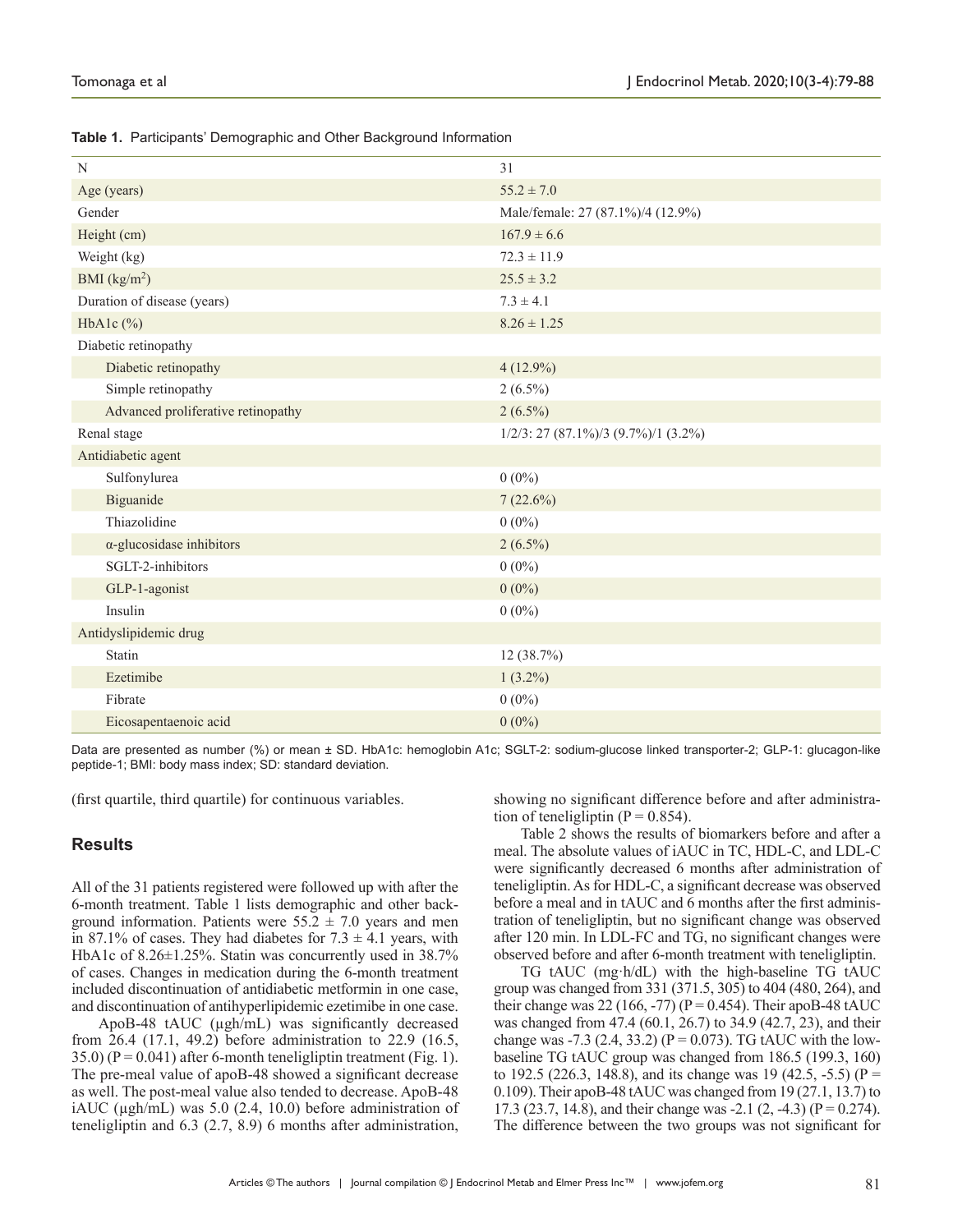

Figure 1. Change in apoB-48. Data are first, second, third quartile. \*P < 0.05 Wilcoxon signed-rank test. apoB-48: apolipoprotein B-48.

either TG tAUC ( $P = 0.830$ ) or apoB-48 tAUC ( $P = 0.248$ ).

TG tAUC in nine cases with fasting TG of 150 mg/dL or higher was changed from 370 (377, 333) to 460 (518, 254), and their change was -51 (147, -128) ( $P = 1.000$ ). Their apoB-48 tAUC was changed from 51.1 (61.5, 30.5) to 40.1 (42.8, 21.7), and their change was  $-11.6$  ( $-1.3$ ,  $-34.5$ ) ( $P = 0.098$ ).

HDL-C tAUC (mg·h/dL) with the high-baseline HDL-C tAUC group was changed from 124 (129.5, 115) to 118 (123.5, 113), and their change was -9  $(2, -11)$  (P = 0.073). HDL-C tAUC with the low-baseline HDL-C tAUC group was changed from 85.5 (97.3, 80.5) to 85.5 (91.8, 77.5), and its change was -3 (2.5,  $-11.5$ ) (P = 0.196). The difference between the two groups was not significant regarding HDL-C tAUC ( $P = 0.812$ ).

Blood glucose levels, both before and after 120 min of meal loading, were significantly reduced after 6-month treatment with teneligliptin (Fig. 2a). Its tAUC (mg·h/dL) was also significantly reduced from  $454.5 \pm 83.6$  before administration to  $373.9 \pm 83.7$  after 6 months (P < 0.001), and iAUC was significantly reduced from 134.9  $\pm$  47.0 to 96.4  $\pm$  45.7 (P < 0.001). On the other hand, there was no significant change in insulin level before and after 6 months of meal loading (Fig. 2b). Its tAUC ( $\mu$ Uh/mL) decreased from 34.5  $\pm$  20.6 before administration to  $34.1 \pm 19.0$  after 6 months, and no significant change was observed ( $P = 0.886$ ), and iAUC was significantly reduced from  $23.1 \pm 16.5$  to  $22.4 \pm 17.9$  (P = 0.818).

HbA1c significantly decreased 1 month after the first administration of teneligliptin, and the effect remained (Fig. 3).

The HOMA-R shows change from  $2.2 \pm 1.4$  to  $2.1 \pm 1.1$ , but it was not significant ( $P = 0.681$ ; paired *t*-test), whereas the HOMA-β (%) also shows change from 25.4  $\pm$  17.5 to 30.8  $\pm$ 14.5 and it was not significant but it has improvement tendency (P = 0.104; paired *t*-test). Body weight (kg) was slowly changed from  $72.3 \pm 11.9$  at the start to  $72.2 \pm 11.7$ ,  $71.5 \pm 10.9$ ,  $70.4 \pm 10.9$ 9.5,  $70.3 \pm 9.5$ ,  $71.4 \pm 10.0$ , and  $70.5 \pm 9.5$ , after 1, 2, 3, 4, 5 and 6 months, respectively, from the start of antidiabetic treatment. Changes from baseline to each month were not significant.

In the multiple regression analysis of the factors affecting the tAUC change for apoB-48, a higher tAUC level at the start more likely led to a lower tAUC level after the 6-month treatment. The tAUC level of apoB-48 was more likely to fall in women than in men (Table 3). These results were similar for both model 1 and model 2.

No adverse events with an undeniably causal relationship with the study drug occurred during the study period.

## **Discussion**

#### **Reproducibility of the results of other apoB-48 studies**

This study demonstrated significant apoB-48 reductions in the level of tAUC, conducted before and after 6-month treatment with a teneligliptin. So far, in patients with type 2 diabetes,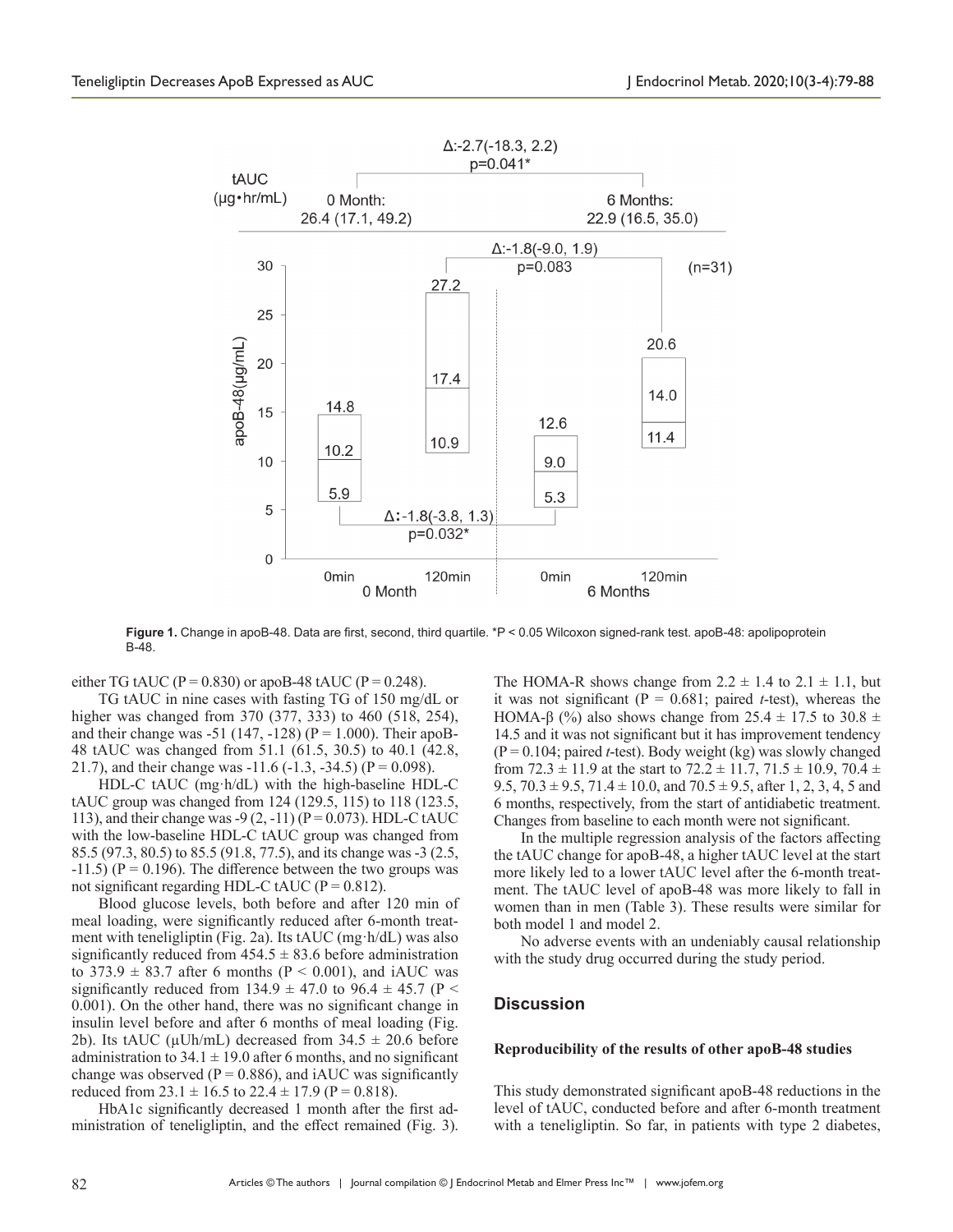|                            | 0 months                | 6 months                | $\mathbf P$ |
|----------------------------|-------------------------|-------------------------|-------------|
| <b>TC</b>                  |                         |                         |             |
| $0$ min (mg/dL)            | 198.0 (179.5, 222.0)    | 187.0 (171.5, 206.0)    | 0.245       |
| $120 \text{ min (mg/dL)}$  | 183.0 (170, 204.5)      | 180.0 (162.0, 198.0)    | 0.91        |
| iAUC (mg·h/dL)             | $-11.0$ $(-15.5, -7.0)$ | $-8$ ( $-13.0, -4.0$ )  | $0.003*$    |
| $tAUC$ (mg·h/dL)           | 380.0 (347.0, 422.5)    | 366 (328.0, 404.5)      | 0.487       |
| HDL-C                      |                         |                         |             |
| $0 \text{ min (mg/dL)}$    | 55.0 (44.5, 64.0)       | 51.0(44.0, 60.5)        | $0.009*$    |
| $120 \text{ min (mg/dL)}$  | 51.0 (41.0, 59.5)       | 49.0(42.0, 58.5)        | 0.072       |
| iAUC (mg·h/dL)             | $-3.0$ $(-4.0, -2.0)$   | $-2.0$ $(-3.0, -1.0)$   | $0.023*$    |
| $tAUC$ (mg·h/dL)           | 105.0(85.5, 124.0)      | 100 (85.5, 117.5)       | $0.024*$    |
| ${\rm LDL}\text{-}{\rm C}$ |                         |                         |             |
| $0 \text{ min (mg/dL)}$    | 120.0(99.5, 136.0)      | 110.0(100.5, 127.5)     | 0.629       |
| $120 \text{ min (mg/dL)}$  | 112.0(91.5, 125.5)      | 105.0 (94.5, 125.0)     | 0.705       |
| iAUC (mg·h/dL)             | $-7.0$ $(-10.5, -4.5)$  | $-5.0$ $(-7, -3.5)$     | $0.004*$    |
| $tAUC$ (mg·h/dL)           | 236.0 (191.5, 262.5)    | 214 (194.5, 253.5)      | 0.984       |
| LDL-FC                     |                         |                         |             |
| $0 \text{ min (mg/dL)}$    | 116.7(94.8, 136.5)      | 113.7 (98.9, 125.8)     | 0.422       |
| $120 \text{ min (mg/dL)}$  | 106.6(82.8, 122.2)      | 98.8 (83.4, 116.8)      | 0.393       |
| $iAUC$ (mg·h/dL)           | $-12.3$ $(-16.4, -7.1)$ | $-10.6$ $(-16.2, -7.6)$ | 0.586       |
| $tAUC$ (mg·h/dL)           | 222.2 (179.8, 257.5)    | 213.4 (181.3, 237.3)    | 0.678       |
| TG                         |                         |                         |             |
| $0 \text{ min (mg/dL)}$    | 101.0(75.5, 161.0)      | 115.0(82.5, 167.0)      | 0.164       |
| $120 \text{ min (mg/dL)}$  | 142.0(107.5, 169.5)     | 138.0 (106.5, 214.5)    | 0.236       |
| iAUC (mg·h/dL)             | 12.0(0.5, 35.0)         | 11.0(3.5, 44.0)         | 0.168       |
| $tAUC$ (mg·h/dL)           | 226.0 (186.5, 325.0)    | 254 (191.0, 372.0)      | 0.153       |

**Table 2.** Change in Biomarkers Before and After a Meal (N = 31)

Data are median (first quartile, third quartile). \*P < 0.05 Wilcoxon signed-rank test. iAUC: incremental area under the curve; tAUC: total area under the curve; TC: total cholesterol; HDL-C: high-density lipoprotein cholesterol; LDL-C: low-density lipoprotein cholesterol; LDL-FC: low-density lipoprotein free cholesterol; TG: triglyceride.

significant postprandial apoB-48 reductions in AUC were reported via lipid or dietary loading after 6-week or 12-week treatment with sitagliptin [23, 24], and 4-week treatment with gemigliptin [25]. It is difficult to compare these studies by absolute value because the sampling times and contents of the test meals were different. For this reason, we examined the rate of change. Our study showed 10.2% reduction. Studies with sitagliptin have reported 7.8% and 21.8% significant reductions [23, 24], and studies with gemigliptin have reported 16.4% significant reductions [25]. We consider the results appropriate. In our study, apoB-48 iAUC did not change significantly. Ahn et al reported that apoB-48 iAUC was not significantly different compared to placebo in the treatment of gemigliptin. A factor of them might be a decrease in fasting apoB-48 [25].

# **Mechanism**

Increased expression of DPP4 in the liver is a factor that promotes non-alcoholic fatty liver disease [27], and inhibition of

this cycle by a DPP4 inhibitor is one of the mechanisms of lipidlevel improvement. The focus of this study, apoB-48, is synthesized in the small intestine, where DPP-4 activity is suppressed by DPP-4 inhibitor administration, as seen in a study using mice by Waget et al [28]. In addition, glucagon-like peptide 1 (GLP-1) has been reported to suppress intestinal chylomicron secretion [29]. We suggest that apoB-48 reduction is due to a cycle of inhibiting DPP4, increasing GLP-1 and decreasing chylomicron secretion. Ideta et al showed that teneligliptin increased the expression of phosphorylated adenosine monophosphate (AMP) activated protein kinase protein in mouse livers [30]. Not only inhibition of DPP4 expression in the liver, but also the possibility of attenuating lipogenesis in the liver by controlling the expression of genes involved in lipogenesis are suggested.

## **Evaluation of lipid-related parameters**

It was also shown that teneligliptin can improve transient hyperlipidemia after a meal. Test values of LDL-C and others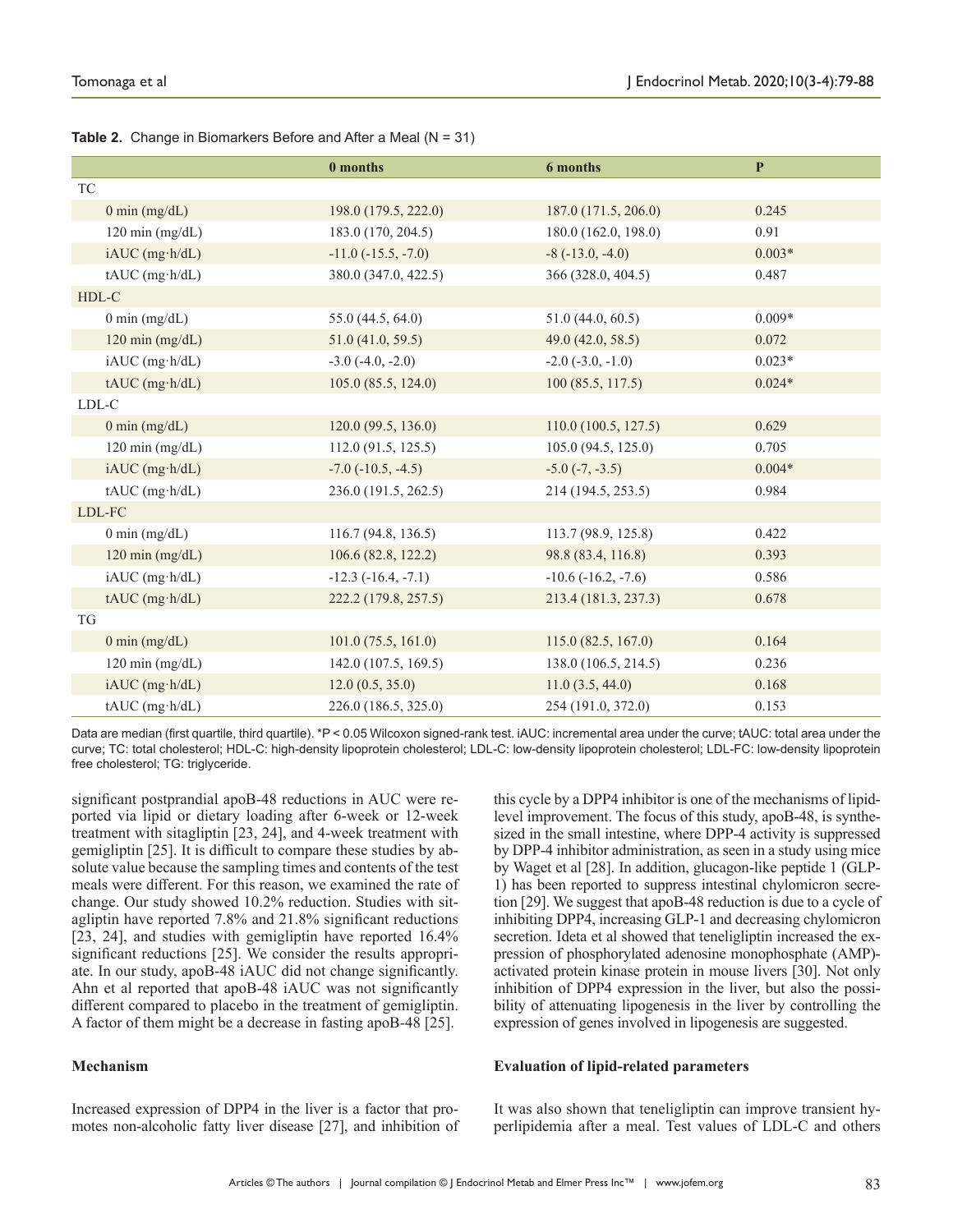

**Figure 2.** (a) Change in blood sugar. Data are mean ± SD. †P < 0.05 paired *t*-test. (b) Change in insulin. Data are mean ± SD. No significance for paired *t*-test. SD: standard deviation.

showed an improvement tendency, but no significant change was observed. Nevertheless, it was highly meaningful that a postprandial change in sensitive biomarkers was observed.

The present study found no significant change in tAUC of TC, LDL-C, LDL-FC or TG. Ahn et al [25] also reported no significant decrease in tAUC of TG or TC. On the other hand, Tremblay et al reported a significant decrease in AUC of TG, very low-density lipoprotein cholesterol (VLDL-C) and free fatty acids [23]. These differences of results were indicating that the reproducibility of this finding is difficult to achieve.

The composition of the test meal used in our test and the test meal used in other tests are shown in the supplementary material (Supplementary Material 1, www.jofem.org). In our test meal, carbohydrates are 57% of energy, lipids are 23% and protein is 20%. Tremblay et al reported 60% lipids and a test time of 8 h [23]. Ahn et al reported 38% lipids and a test time of 4 h [25]. The significant decrease in tAUC of TG may be influenced by the difference in test meal composition and the difference in test time. Although HDL-C was significantly reduced, our result suggests that if it is originally low, it does not



**Figure 3.** Change in HbA1c. Data are mean ± SD. †P < 0.05 paired *t*-test. SD: standard deviation; HbA1c: hemoglobin A1c.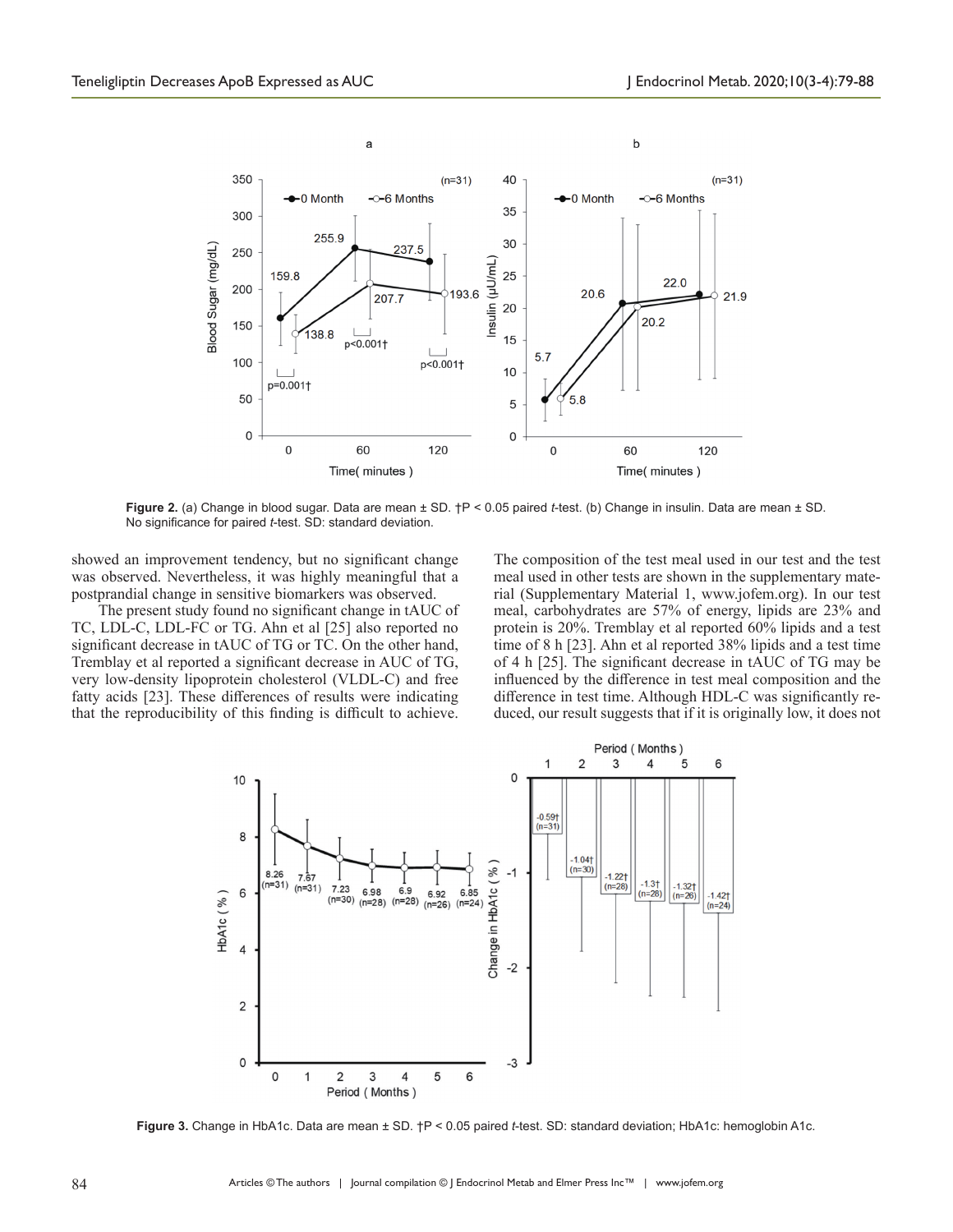|                     | <b>Model 1</b>                                       |                                             |                          | <b>Model 2</b> |                                                      |                                             |                          |                |
|---------------------|------------------------------------------------------|---------------------------------------------|--------------------------|----------------|------------------------------------------------------|---------------------------------------------|--------------------------|----------------|
| <b>Item</b>         | <b>Standard partial</b><br>regression<br>coefficient | <b>Partial</b><br>regression<br>coefficient | <b>Standard</b><br>error | $\mathbf{P}$   | <b>Standard partial</b><br>regression<br>coefficient | <b>Partial</b><br>regression<br>coefficient | <b>Standard</b><br>error | $\overline{P}$ |
| Age                 | 0.047                                                | 0.010                                       | 0.021                    | 0.633          |                                                      |                                             |                          |                |
| Gender (male)       | 0.195                                                | 0.900                                       | 0.377                    | $0.027*$       | 0.196                                                | 0.902                                       | 0.307                    | $0.007*$       |
| Duration of disease | $-0.116$                                             | $-0.044$                                    | 0.033                    | 0.203          |                                                      |                                             |                          |                |
| Statin              | $-0.046$                                             | $-0.147$                                    | 0.316                    | 0.648          |                                                      |                                             |                          |                |
| ApoB-48 $(AUC)$     | $-0.959$                                             | $-0.594$                                    | 0.045                    | $0.001*$       | $-0.958$                                             | $-0.593$                                    | 0.040                    | ${}< 0.001*$   |
| HbA1c               | $-0.017$                                             | $-0.021$                                    | 0.167                    | 0.900          |                                                      |                                             |                          |                |
| BMI                 | $-0.045$                                             | $-0.022$                                    | 0.041                    | 0.593          |                                                      |                                             |                          |                |
| Fasting blood sugar | 0.118                                                | 0.005                                       | 0.006                    | 0.402          | 0.107                                                | 0.005                                       | 0.003                    | 0.124          |
| Fasting insulin     | 0.089                                                | 0.042                                       | 0.037                    | 0.271          |                                                      |                                             |                          |                |
| LDL-C               | $-0.103$                                             | $-0.006$                                    | 0.005                    | 0.265          |                                                      |                                             |                          |                |

**Table 3.** Factors Affecting the tAUC Change for ApoB-48 (N = 31)

The values of explanatory variables are baseline values. Model 1: The case where all explanatory variables were adopted. Model 2: The case with the stepwise method using the Akaike information criterion as a sensitivity analysis. apoB-48: apolipoprotein B; HbA1c: hemoglobin A1c; BMI: body mass index; LDL-C: low-density lipoprotein cholesterol; AUC: area under the curve; tAUC: total area under the curve. \*P < 0.05 multiple regression analysis.

fall excessively. HDL-C was reduced, but it was not an adverse event and did not affect safety.

In our study, the absolute values of iAUC in TC, HDL-C, and LDL-C were significantly decreased 6 months after administration of teneligliptin. The reduced variability of these biomarkers means reducing extra stretch in the blood vessels. This may reduce the load on the blood vessels.

The tAUC of apoB-48 was significantly decreased, but the tAUC of TG was not. This result suggests that apoB-48 may not be the major constituent of TG-rich lipoproteins in postprandial plasma in this study. We did an exploratory analysis of the changes in TG tAUC and apoB-48 tAUC by dividing the group into those with high-baseline TG tAUC and those with low-baseline TG tAUC. As a result, no significant intragroup variation was observed between the two groups, and no significant difference was observed in the amount of change in tAUC between the groups. In nine cases with fasting TG of 150 mg/ dL or higher, the tAUC of TG did not change significantly, but the tAUC of apoB-48 tended to decrease. Although lipoprotein lipase (LPL) metabolizes apoB-48 chylomicrons after a meal, it is possible that teneligliptin suppressed the action of LPL. Homma et al reported that there was no significant change in LPL in the 12-week trial of teneligliptin [31], but there was no report of LPL changes before and after a meal. The results of our study suggested that continuous use of teneligliptin may suppress short-term postprandial LPL. Also, in the report of Tremblay et al [23], the blood concentrations of TG and apoB-48 peaked at about 6 h, and no significant difference was observed between the placebo and sitagliptin up to 2 h. In our study of teneligliptin, it is possible that apoB-48 had an effect in the early phase, and that it might have taken a little longer before the difference in TG appeared.

To date, some reports have suggested many improvements in lipid markers by DPP4 inhibitors [15-18, 32-36] including

teneligliptin [31, 37-39] used in the present study. The time when significant improvement is recognized in each index seems to vary. In addition, the direct effects on vascular endothelium and cardiovascular events have not been examined in this study, but the DPP4 inhibitor can reduce inflammation in perivascular adipose tissues and suppress atherogenesis in mice [40]. Improvements in human flow-mediated dilation levels have also been reported [41]. We believe that the decrease in apoB-48 level by teneligliptin suggests that they can prevent arteriosclerosis and possibly protect the cardiovascular system.

#### **Factors affecting the fluctuation factors of apoB-48**

In this analysis, the higher the apoB-48 tAUC was at the start, the more likely it was to decrease, and the more likely it was to fall in women than in men. We analyzed them by using two models and found that the significant factors were the same. The mean value of apoB-48 tAUC at the start of this study was 40.4 for men versus 33.1 for women; although not significantly different, the values were higher in men (data not shown). In this study, women were 53 to 66 years old (data not shown), probably postmenopausal on the basis of the average menopause age of 50 years in Japanese women. According to Masuda et al [42], generally postmenopausal women have significantly higher apoB-48 than premenopausal women, but in the same report, apoB-48 was higher in men than in postmenopausal women without significant difference. The apoB-48 gender values at the start in the present study are found to be similar to the values reported by Masuda et al [42] and so are not unusual. This is a result of multiple regression analysis that takes into account the mutual effects of other variables, including background information. Additionally, the lower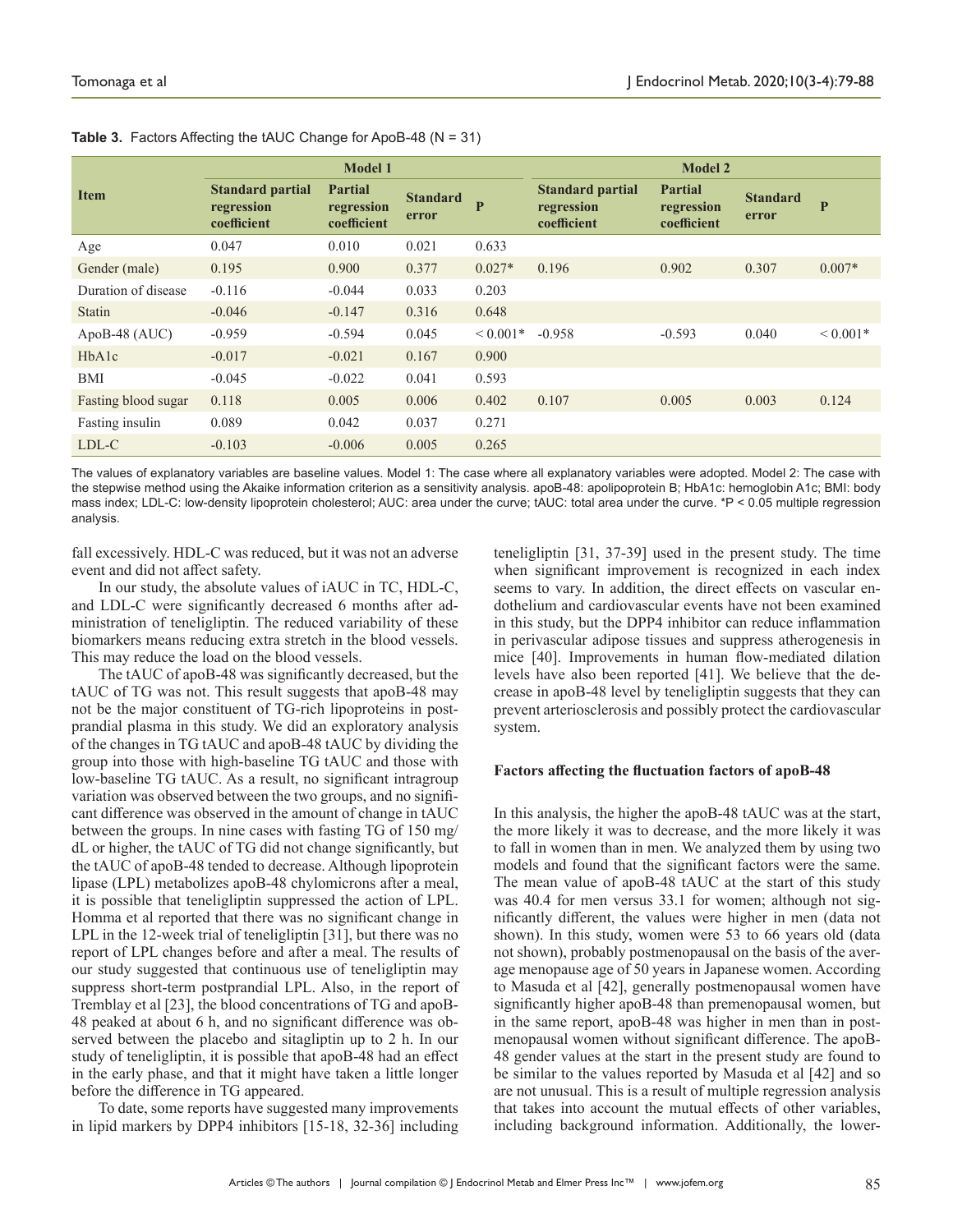ing of apoB-48 by teneligliptin in women is more likely to be independent of the starting value. It is not clear why gender is a factor, but Perez-Durillo et al found higher postprandial plasma levels of DPP4 activity in non-obese women than in non-obese men [43]. In their report, postmenopausal women were excluded, but another report mentioned that DPP4 activity was not significantly different between postmenopausal women and premenopausal women [44]. Since DPP4 activity was higher in women than in men in this study, it is possible that apoB-48 reduction due to DPP4 inhibition in women was likely to occur in the small intestine. However, regarding the blood glucose control effect of DPP4 inhibitors, no difference between the sexes has been reported, and further reports are awaited to elucidate the causes of marked differences in sex in the small intestine.

## **Glycemic indexes and body weight**

The blood glucose was significantly decreased in fasting individuals, and after 60 and 120 min of meal loading. In addition, no significant change was observed in the insulin level in fasting individuals, and after 60 min and 120 min of meal loading. A similar tendency was observed in the report [25] about the inhibitory effect of gemigliptin on the meal challenge response, but no significant difference in blood glucose level occurred between 30 min and 2 h postprandially. The number of gemigliptin cases was 10, and our teneligliptin study was 31. It is considered that a significant result was reflected by securing the number of cases. Although there was no significant change in the insulin level, HOMA-β showed improvement tendency, indicating that insulin secretion improved, which was also true for gemigliptin.

Regarding HbA1c, a significant decrease was observed 1 month after the start, and the effect was maintained even after 6 months. In addition, there was no significant change in body weight over 6 months, and it is considered that the drug does not cause weight gain. The results were similar to findings in various other reports so far [17, 45].

In addition, there were no adverse events with an undeniable causal relationship to the treatment and the drug is safe to use.

## **Study limitations**

Since this study had no control group, it cannot be compared to studies with other drugs. We did not research the levels of other apolipoproteins (apoA-1, apoA-2, apoB-100, apoE).

# **Conclusions**

After 6-month treatment with teneligliptin, a statistically significant decrease in apoB-48 was observed during fasting and after a meal. In addition, the high level of apoB-48 at the beginning and female gender are factors that impact the significant teneligliptin-induced decrease in apoB-48. These results suggest that DPP4 inhibitors may be beneficial for treating arteriosclerotic lesions in diabetic patients.

# **Supplementary Material**

**Suppl 1.** Composition Ratio of Test Meal in Each Test.

# **Acknowledgments**

We would like to express our sincere gratitude to Shido Inc. for conducting the data collection and analyses.

# **Financial Disclosure**

The study was funded by Diabetes and Lifestyle Study Society.

# **Conflict of Interest**

None to declare.

# **Informed Consent**

All patients provided informed written consent prior to participation in the study.

# **Author Contributions**

OT conceived and designed the experiments, enrolled patients, and wrote the first draft of the manuscript; OT, MK, RT, and YH analyzed the data; OT, MK, RT and YH contributed to the writing of the manuscript; OT, MK, RT, and YH agreed with the manuscript's results and conclusions. All authors have read and confirmed that they meet International Committee of Medical Journal Editors (ICMJE) criteria for authorship.

# **Data Availability**

The datasets used and/or analyzed during the current study are available from the corresponding author on reasonable request.

# **References**

- 1. Beckman JA, Creager MA, Libby P. Diabetes and atherosclerosis: epidemiology, pathophysiology, and management. JAMA. 2002;287(19):2570-2581.
- 2. Fox CS, Golden SH, Anderson C, Bray GA, Burke LE, de Boer IH, Deedwania P, et al. Update on prevention of cardiovascular disease in adults with type 2 diabetes mellitus in light of recent evidence: a scientific statement from the American Heart Association and the American Diabetes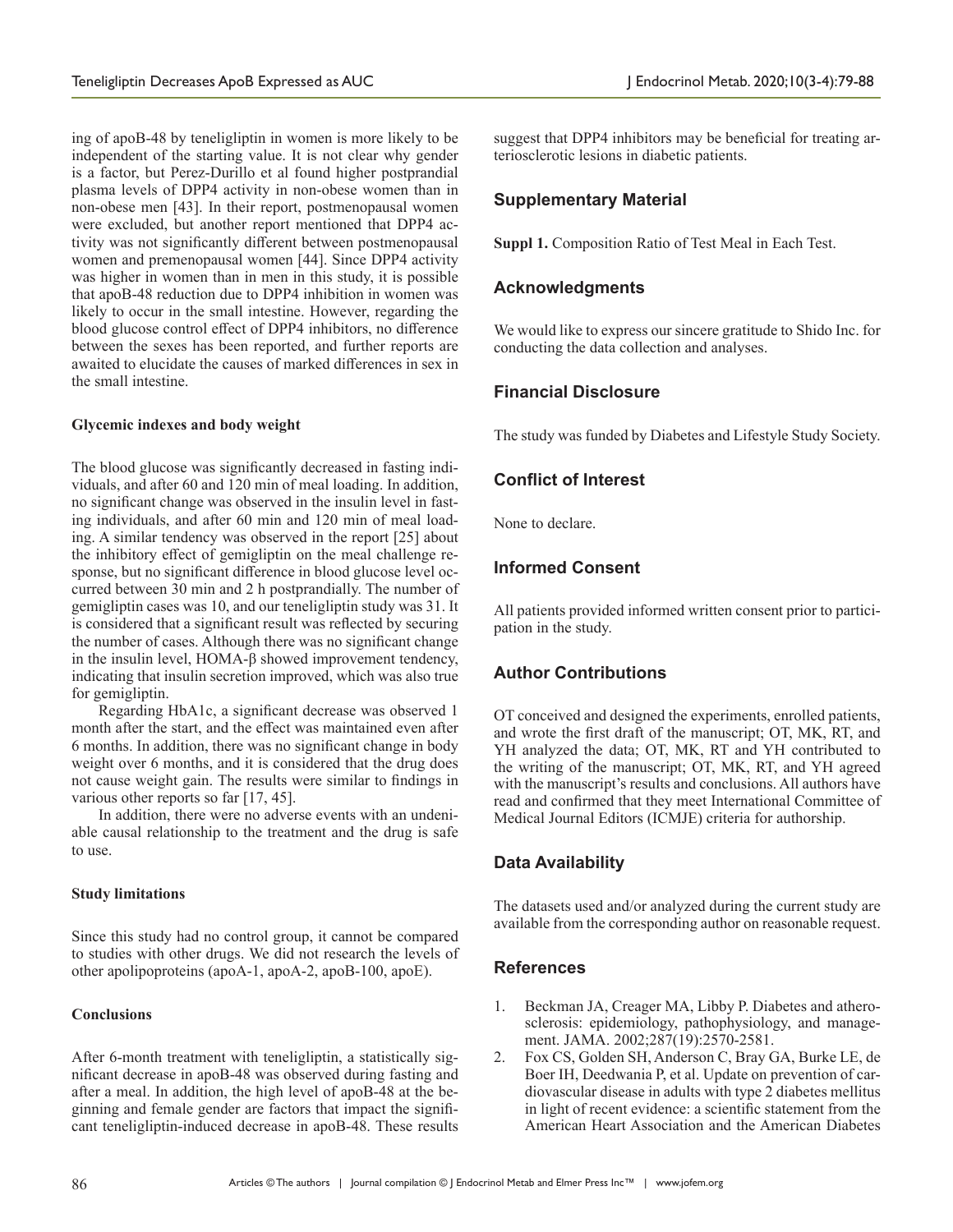Association. Circulation. 2015;132(8):691-718.

- 3. American Diabetes A. 9. Cardiovascular disease and risk management: standards of medical care in diabetes-2018. Diabetes Care. 2018;41(Suppl 1):S86-S104.
- 4. Emerging Risk Factors C, Sarwar N, Gao P, Seshasai SR, Gobin R, Kaptoge S, Di Angelantonio E, et al. Diabetes mellitus, fasting blood glucose concentration, and risk of vascular disease: a collaborative meta-analysis of 102 prospective studies. Lancet. 2010;375(9733):2215-2222.
- 5. Seshasai SRK, Kaptoge S, Thompson A, Di Angelantonio E, Gao P, Sarwar N, Whincup PH, et al. Diabetes mellitus, fasting glucose, and risk of cause-specific death. N Engl J Med. 2011;364(9):829-841.
- 6. Matsuzaki M, Kita T, Mabuchi H, Matsuzawa Y, Nakaya N, Oikawa S, Saito Y, et al. Large scale cohort study of the relationship between serum cholesterol concentration and coronary events with low-dose simvastatin therapy in Japanese patients with hypercholesterolemia. Circ J. 2002;66(12):1087-1095.
- 7. Sone H, Katagiri A, Ishibashi S, Abe R, Saito Y, Murase T, Yamashita H, et al. Effects of lifestyle modifications on patients with type 2 diabetes: the Japan Diabetes Complications Study (JDCS) study design, baseline analysis and three year-interim report. Horm Metab Res. 2002;34(9):509-515.
- 8. Sone H, Ito H, Ohashi Y, Akanuma Y, Yamada N, Japan Diabetes Complication Study G. Obesity and type 2 diabetes in Japanese patients. Lancet. 2003;361(9351):85.
- 9. Huang ES, Meigs JB, Singer DE. The effect of interventions to prevent cardiovascular disease in patients with type 2 diabetes mellitus. Am J Med. 2001;111(8):633-642.
- 10. Collins R, Armitage J, Parish S, Sleigh P, Peto R, Heart Protection Study Collaborative G. MRC/BHF Heart Protection Study of cholesterol-lowering with simvastatin in 5963 people with diabetes: a randomised placebo-controlled trial. Lancet. 2003;361(9374):2005-2016.
- 11. Colhoun HM, Betteridge DJ, Durrington PN, Hitman GA, Neil HA, Livingstone SJ, Thomason MJ, et al. Primary prevention of cardiovascular disease with atorvastatin in type 2 diabetes in the Collaborative Atorvastatin Diabetes Study (CARDS): multicentre randomised placebo-controlled trial. Lancet. 2004;364(9435):685-696.
- 12. Kim MK, Chae YN, Ahn GJ, Shin CY, Choi SH, Yang EK, Sohn YS, et al. Prevention and treatment effect of evogliptin on hepatic steatosis in high-fat-fed animal models. Arch Pharm Res. 2017;40(2):268-281.
- 13. Nath S, Ghosh SK, Choudhury Y. A murine model of type 2 diabetes mellitus developed using a combination of high fat diet and multiple low doses of streptozotocin treatment mimics the metabolic characteristics of type 2 diabetes mellitus in humans. J Pharmacol Toxicol Methods. 2017;84:20-30.
- 14. Fukuda-Tsuru S, Kakimoto T, Utsumi H, Kiuchi S, Ishii S. The novel dipeptidyl peptidase-4 inhibitor teneligliptin prevents high-fat diet-induced obesity accompanied with increased energy expenditure in mice. Eur J Pharmacol. 2014;723:207-215.
- 15. Monami M, Lamanna C, Desideri CM, Mannucci E. DPP-4 inhibitors and lipids: systematic review and meta-

analysis. Adv Ther. 2012;29(1):14-25.

- 16. Ishikawa M, Takai M, Maeda H, Kanamori A, Kubota A, Amemiya H, Iizuka T, et al. Factors predicting therapeutic efficacy of combination treatment with sitagliptin and insulin in type 2 diabetic patients: the ASSIST-K study. J Clin Med Res. 2015;7(8):607-612.
- 17. Sakura H, Hashimoto N, Sasamoto K, Ohashi H, Hasumi S, Ujihara N, Kasahara T, et al. Effect of sitagliptin on blood glucose control in patients with type 2 diabetes mellitus who are treatment naive or poorly responsive to existing antidiabetic drugs: the JAMP study. BMC Endocr Disord. 2016;16(1):70.
- 18. Masuda D, Kobayashi T, Sairyou M, Hanada H, Ohama T, Koseki M, Nishida M, et al. Effects of a dipeptidyl peptidase 4 inhibitor sitagliptin on glycemic control and lipoprotein metabolism in patients with type 2 diabetes mellitus (GLORIA Trial). J Atheroscler Thromb. 2018;25(6):512-520.
- 19. Nakajima K, Nagamine T, Fujita MQ, Ai M, Tanaka A, Schaefer E. Apolipoprotein B-48: a unique marker of chylomicron metabolism. Adv Clin Chem. 2014;64:117- 177.
- 20. Karpe F. Postprandial lipoprotein metabolism and atherosclerosis. J Intern Med. 1999;246(4):341-355.
- 21. Parks EJ. Recent findings in the study of postprandial lipemia. Curr Atheroscler Rep. 2001;3(6):462-470.
- 22. Mori Y, Yamamoto T, Tokuno A, Hirano T. Apolipoprotein B48 increment after test meal A increases small dense low-density lipoprotein cholesterol independently of triglyceride. J Japan Diab Soc. 2010;53(8):593-600 (in Japanese).
- 23. Tremblay AJ, Lamarche B, Deacon CF, Weisnagel SJ, Couture P. Effect of sitagliptin therapy on postprandial lipoprotein levels in patients with type 2 diabetes. Diabetes Obes Metab. 2011;13(4):366-373.
- 24. Kojima Y, Kaga H, Hayashi S, Kitazawa T, Iimura Y, Ohno M, Yoshitsugu M, et al. Comparison between sitagliptin and nateglinide on postprandial lipid levels: The STANDARD study. World J Diabetes. 2013;4(1):8-13.
- 25. Ahn CH, Kim EK, Min SH, Oh TJ, Cho YM. Effects of gemigliptin, a dipeptidyl peptidase-4 inhibitor, on lipid metabolism and endotoxemia after a high-fat meal in patients with type 2 diabetes. Diabetes Obes Metab. 2017;19(3):457-462.
- 26. Turner RC, Holman RR, Matthews D, Hockaday TD, Peto J. Insulin deficiency and insulin resistance interaction in diabetes: estimation of their relative contribution by feedback analysis from basal plasma insulin and glucose concentrations. Metabolism. 1979;28(11):1086-1096.
- 27. Baumeier C, Schluter L, Saussenthaler S, Laeger T, Rodiger M, Alaze SA, Fritsche L, et al. Elevated hepatic DPP4 activity promotes insulin resistance and non-alcoholic fatty liver disease. Mol Metab. 2017;6(10):1254-1263.
- 28. Waget A, Cabou C, Masseboeuf M, Cattan P, Armanet M, Karaca M, Castel J, et al. Physiological and pharmacological mechanisms through which the DPP-4 inhibitor sitagliptin regulates glycemia in mice. Endocrinology. 2011;152(8):3018-3029.
- 29. Qin X, Shen H, Liu M, Yang Q, Zheng S, Sabo M,